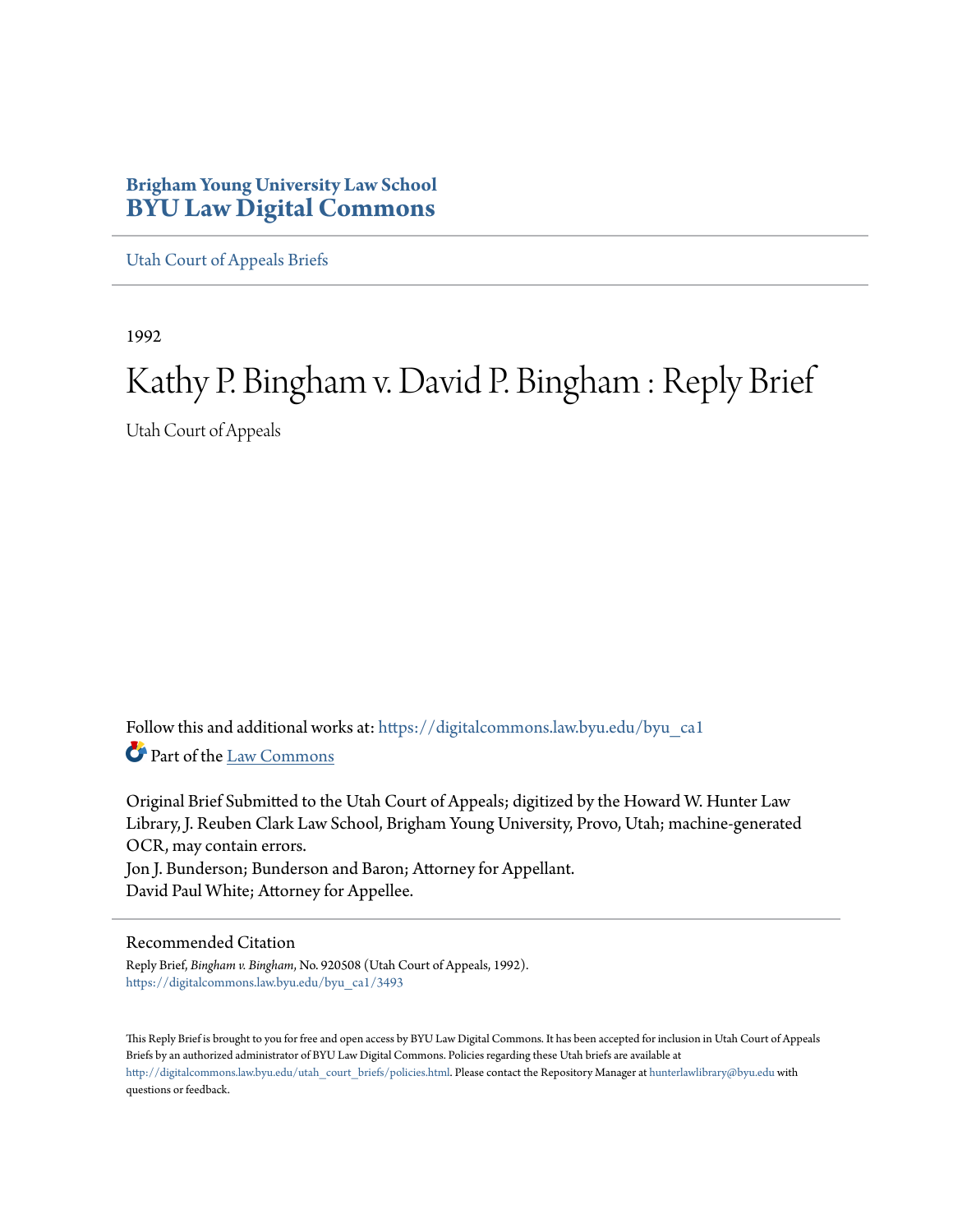## **NO.**  *<WJD%02>*  **IN THE UTAH COURT OF APPEALS**

**STATE OF UTAH** 

**WHY P. BINGHAM,**   $\ddot{\cdot}$ **Plaintiff/Appellee. s.**   $\ddot{\cdot}$ **Case No. 920508**   $\ddot{\cdot}$ **AVID P. BINGHAM,**   $\ddot{\cdot}$ **Priority No. 16**   $\ddot{\bullet}$ **Defendant/Appellant.** 

**REPLY BRIEF OF APPELLANT** 

**APPEAL FROM A DECISION OF THE FIRST DISTRICT COURT, BOX ELDER COUNTY, HONORABLE F. L. GUNNELL** 

**DAVID PAUL WHITE ATTORNEY FOR APPELLEE 7434 SOUTH STATE, #102 MIDVALE UT 84047** 

**JON J. BUNDERSON BUNDERSON AND BARON ATTORNEY FOR APPELLANT 45 NORTH 100 EAST**  BRIGHAM CITY UT

DEC 23 1992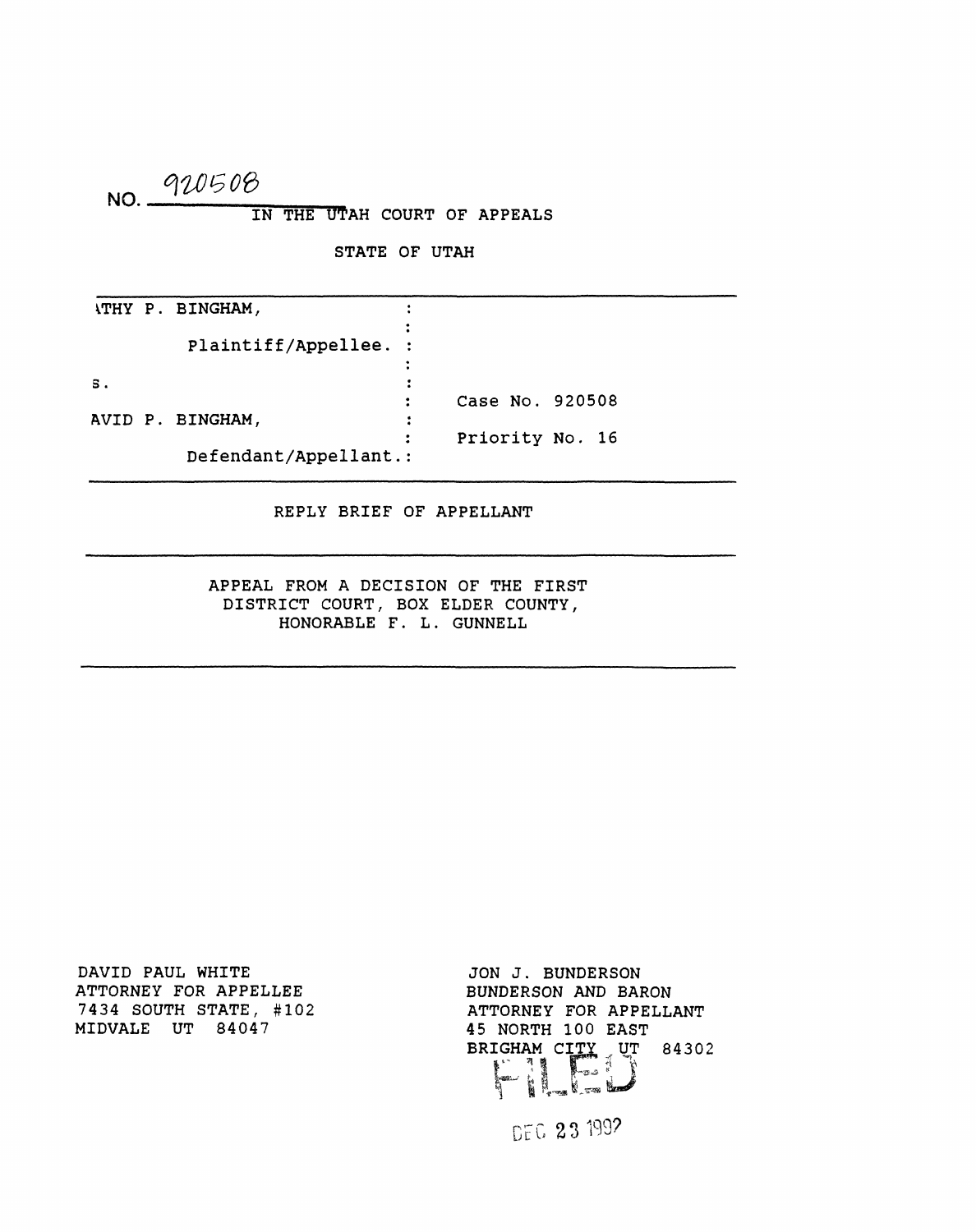## **IN THE UTAH COURT OF APPEALS**

#### **STATE OF UTAH**

|     | KATHY P. BINGHAM,     |                 |
|-----|-----------------------|-----------------|
|     | Plaintiff/Appellee. : |                 |
| VS. |                       |                 |
|     |                       | Case No. 920508 |
|     | DAVID P. BINGHAM,     | $\ddot{\cdot}$  |
|     |                       | Priority No. 16 |
|     | Defendant/Appellant.: |                 |

## **REPLY BRIEF OF APPELLANT**

**APPEAL FROM A DECISION OF THE FIRST DISTRICT COURT, BOX ELDER COUNTY, HONORABLE F. L. GUNNELL** 

**DAVID PAUL WHITE ATTORNEY FOR APPELLEE 7434 SOUTH STATE, #102 MIDVALE UT 84047** 

**JON J. BUNDERSON BUNDERSON AND BARON ATTORNEY FOR APPELLANT 45 NORTH 100 EAST BRIGHAM CITY UT 84302**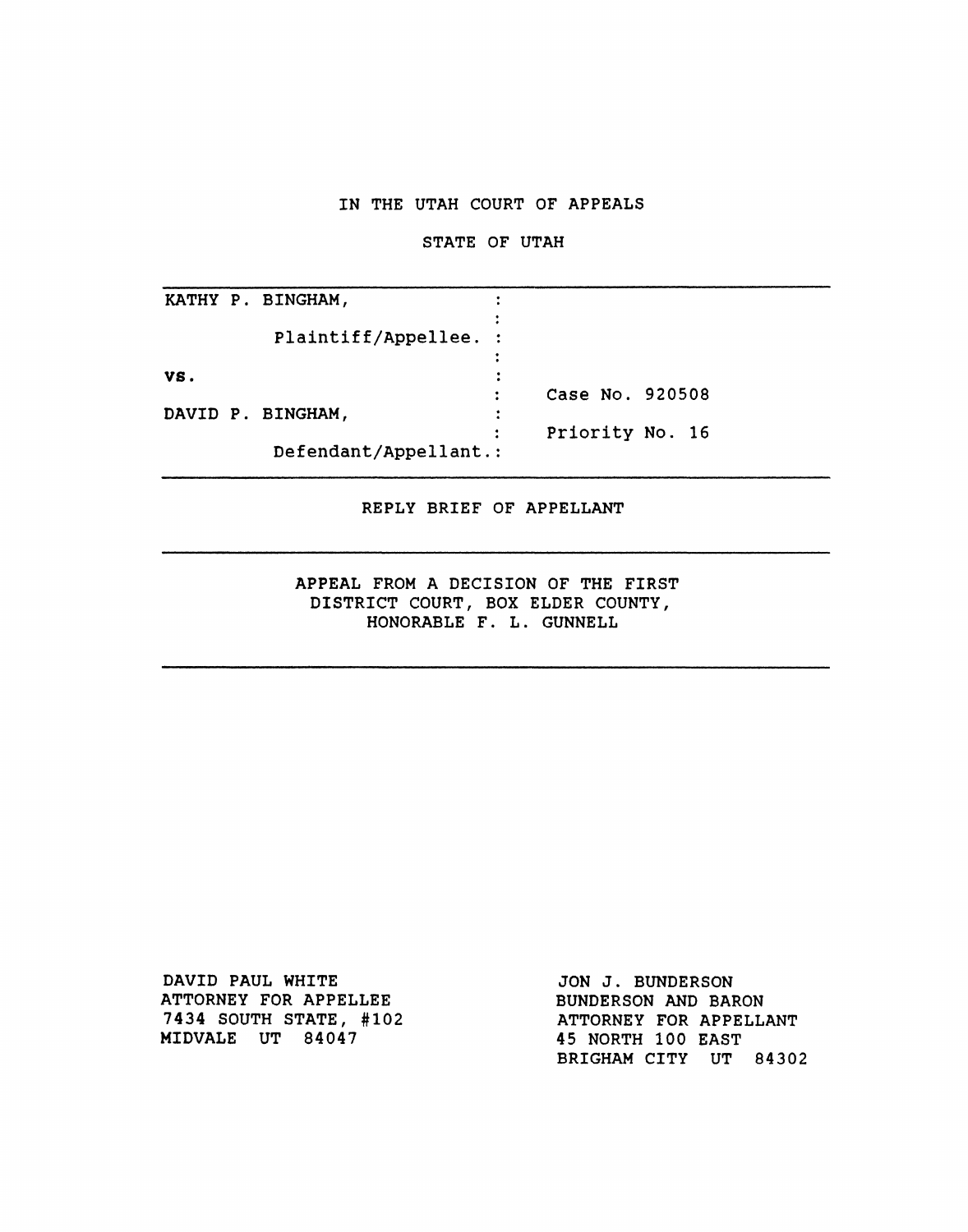## **TABLE OF AUTHORITIES**

| <b>PAGE</b><br>NAME OF CASE                                      |  |
|------------------------------------------------------------------|--|
| Acton vs. Deliran, 737 P2d 996 (Utah, 1987)10                    |  |
| Bell vs. Bell, 810 P2d 489 (Utah App. 1991)7                     |  |
| Chambers vs. Chambers, 198 Utah Adv. Rep 49 (Utah<br>App 1992)10 |  |
| Haumont vs. Haumont, 793 P2d 421 (Utah App. 1990)10              |  |
| Maughan vs. Maughan, 770 P2d 156 (Utah App. 1989)7               |  |
| Throckmorton vs. Throckmorton, 767 P2d 121 (Utah<br>App. 1988)10 |  |

## **STATUTES AND CONSTITUTIONAL SECTIONS**

**Utah Code Annotated, Section 78-45-7.5(4)**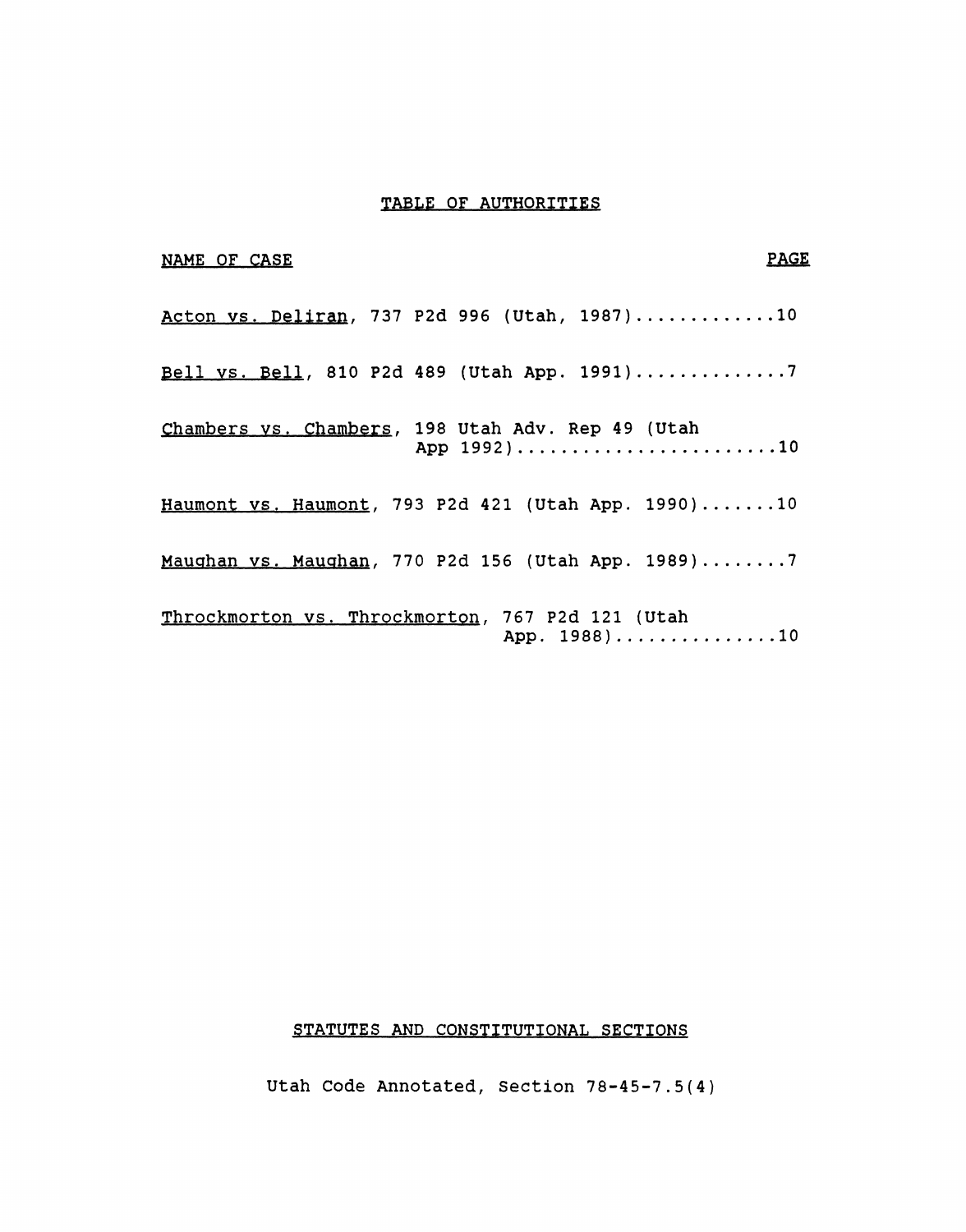#### **TABLE OF CONTENTS**

| STATEMENT REGARDING REPLY BRIEF1 |  |  |  |  |  |
|----------------------------------|--|--|--|--|--|
| STATEMENT OF ISSUES PRESENTED1   |  |  |  |  |  |
|                                  |  |  |  |  |  |

**ARGUMENT:** 

#### **POINT I**

| THE COURT PROPERLY APPLIED SECTION 78-45- |
|-------------------------------------------|
| 7.5(4), BY ALLOWING MONEY SPENT FOR THE   |
| PURCHASE OF ASSETS TO BE DEDUCTED AS A    |
| NECESSARY EXPENSE FOR SELF-EMPLOYMENT OR  |
| BUSINESS OPERATIONS3                      |

## **POINT II**

**THE COURT'S REFUSAL TO CLASSIFY PRINCIPAL PAYOUTS ON LOANS AS A NECESSARY EXPENSE FOR SELF-EMPLOYMENT OR BUSINESS OPERATION WAS ERROR 4** 

#### **POINT III**

THE ALIMONY AWARD WAS IN ERROR...............4

#### **POINT IV**

**THE COURT ERRED IN FAILING TO SUBTRACT A GIFT FROM DEFENDANT'S PARENTS IN** 

## **CALCULATING THE DAIRY EQUITY 5**

THE FEED INVENTORY IS NOT PART OF THE **THE FEED INVENTORY IS NOT PART OF THE** 

#### **POINT VI**

| THE TRIAL COURT DID NOT ABUSE ITS     |
|---------------------------------------|
| DISCRETION IN REQUIRING EACH PARTY TO |
|                                       |
|                                       |
|                                       |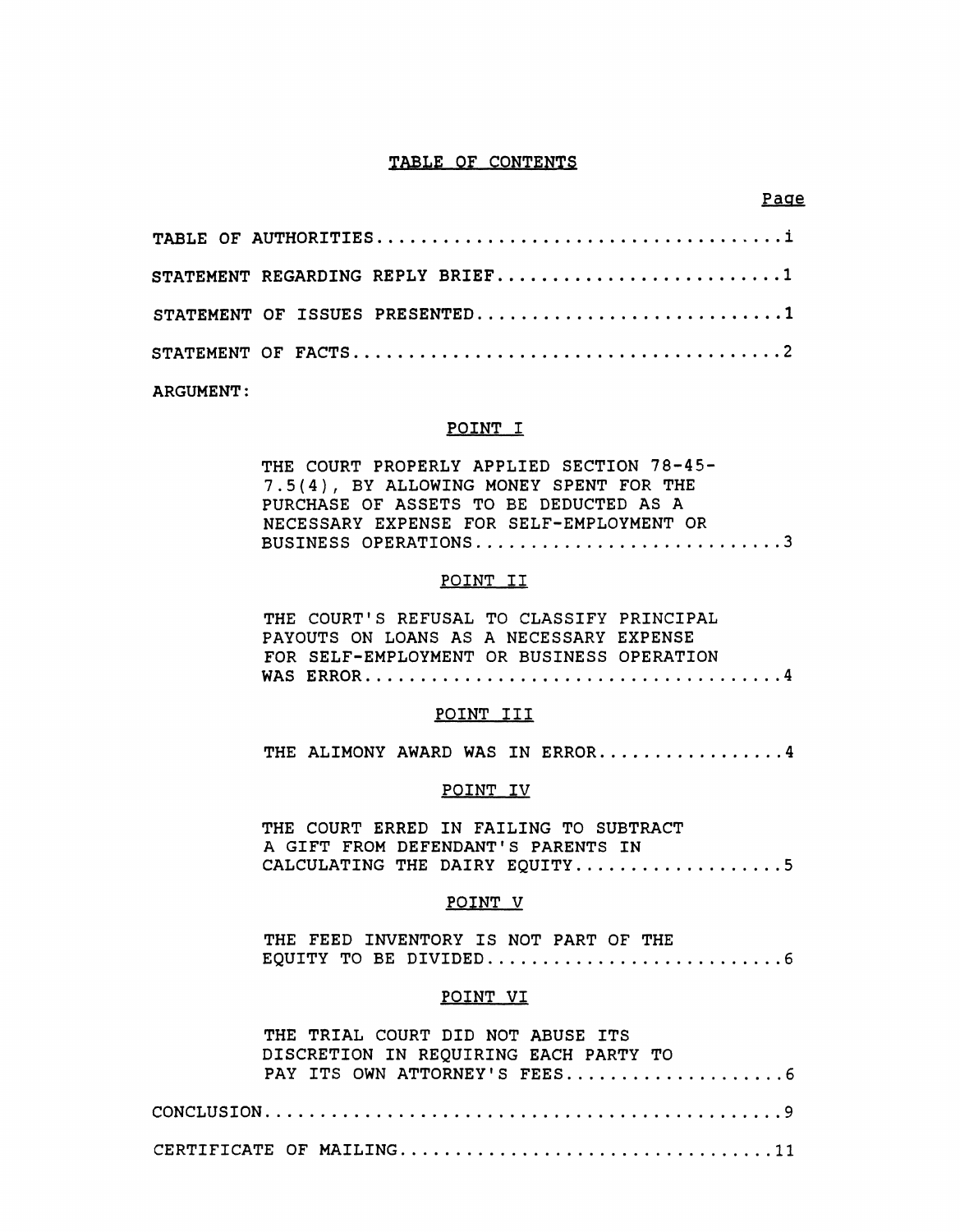## **IN THE UTAH COURT OF APPEALS**

#### **STATE OF UTAH**

|     | KATHY P. BINGHAM,    |  |                 |
|-----|----------------------|--|-----------------|
|     |                      |  |                 |
|     | Plaintiff/Appellee,  |  |                 |
|     |                      |  |                 |
| VS. |                      |  |                 |
|     |                      |  | Case No. 920508 |
|     | DAVID P. BINGHAM,    |  |                 |
|     |                      |  |                 |
|     | Defendant/Appellant. |  |                 |

#### **STATEMENT REGARDING REPLY BRIEF**

**Plaintiff/Appellee previously filed a Cross-Appeal, and has now filed her Brief. Pursuant to Rule 24(h), Utah Rules of Appellate Procedure, the Appellee's Brief contains her issues and arguments raised by her Cross-Appeal, as well as her Answer to Appellant's Brief. Pursuant to Rule 24(c), Utah Rules of Appellate Procedure, Appellant files this Brief as a Reply Brief and in response to issues presented by the Cross-Appeal.** 

#### **STATEMENT OF ISSUES PRESENTED**

**1. The Court did not error in its interpretation of Section 78-45-7.5(4) by allowing money spent for the purchase of assets to be deducted as a necessary expense for self-employment or business operations. The Court correctly**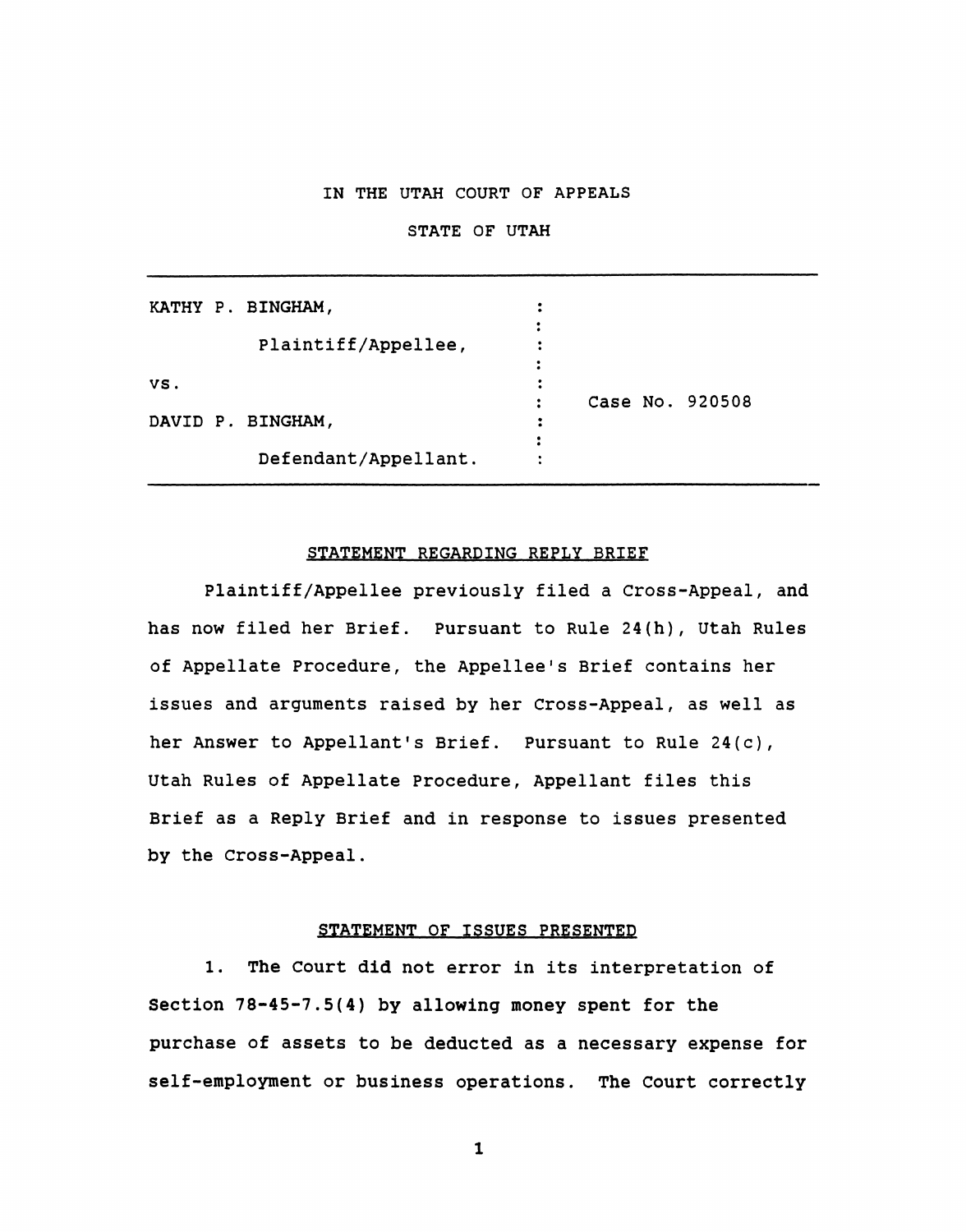**applied the section in question regarding the purchase of assets.** 

**2. The Court's refusal to classify principal payouts on loans as necessary expenses for self-employment or business operations was an error, and a misapplication of Section 78-45-7.5(4) .** 

**3. The Trial Court abused its discretion in awarding alimony. The Court clearly has power to award alimony equalizing the parties<sup>1</sup> living standards and attempting to maintain them at a level as close as possible to the standard of living enjoyed during the marriage. The Court's error was in miscalculating the amount of defendant's income, and in awarding an amount of alimony greater than plaintiff's need.** 

**4. The Trial Court erred in failing to subtract the gift from defendant's parents prior to calculating the equity in the defendant's business.** 

**5. The Trial Court erred in determining that the feed inventory was part of the equity to be divided.** 

**6. The Trial Court did not abuse its discretion in ordering each party to pay its own attorney's fees and costs.** 

#### **STATEMENT OF FACTS**

**Refer to Appellant's original Brief. Appellee's Brief**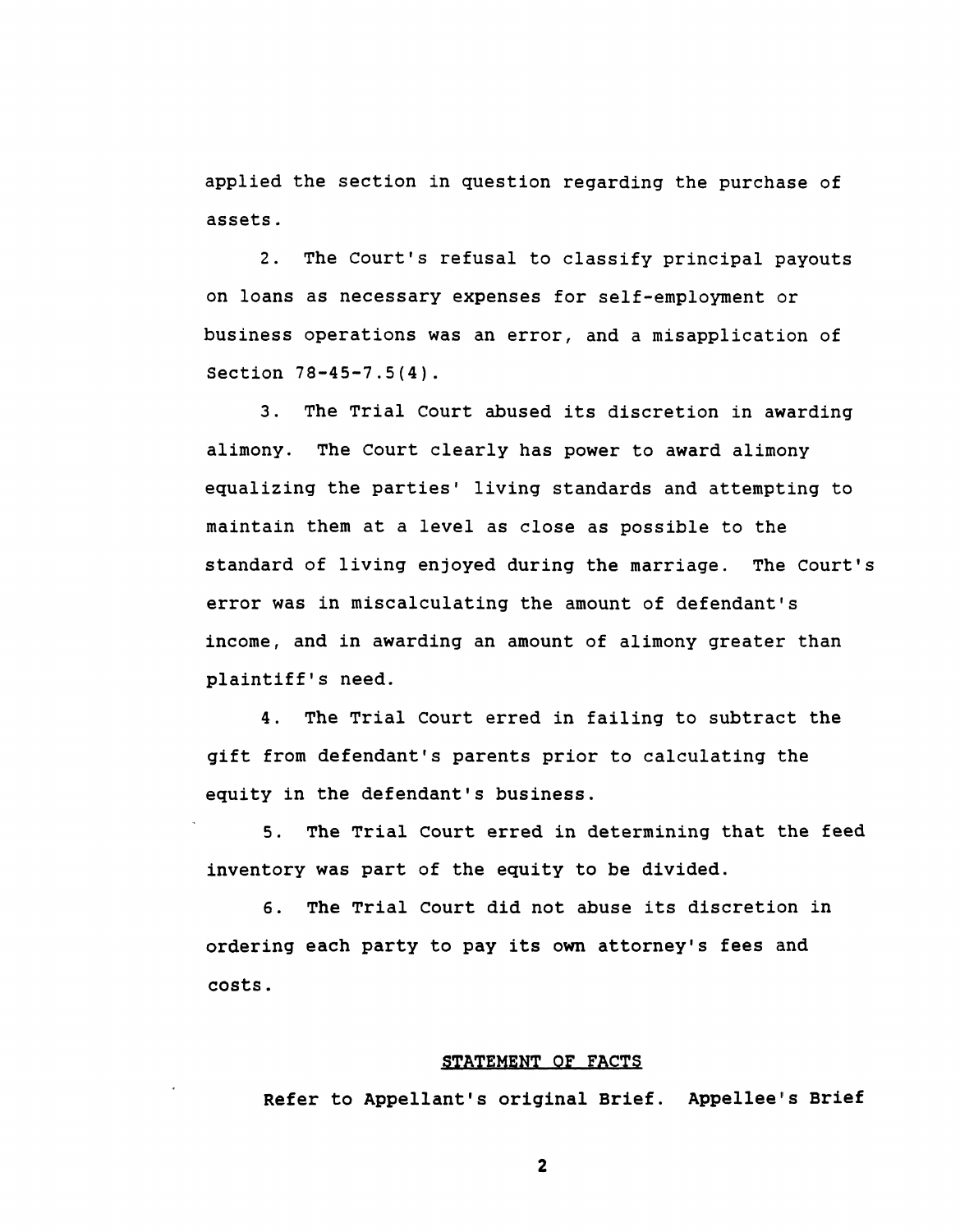**contains one major error in its Statement of Facts, on Page 3, the first sentence of the second paragraph, wherein she states that "Bingham Dairy was purchased by the couple in 1982." In fact, Bingham Dairy was incorporated in 1982 to purchase an existing dairy. Defendant and his father incorporated Bingham Dairy, and plaintiff has never had any ownership interest whatsoever in Bingham Dairy. (Tr, p. 174,)** 

#### **ARGUMENT**

#### **POINT I**

## **THE COURT PROPERLY APPLIED SECTION 78-45-7.5(4), BY ALLOWING MONEY SPENT FOR THE PURCHASE OF ASSETS TO BE DEDUCTED AS A NECESSARY EXPENSE FOR SELF-EMPLOYMENT OR BUSINESS OPERATIONS.**

**The Trial Court, without the benefit of explanatory factual findings, decided that money spent for the purchase of assets is an appropriate self-employment deduction, while at the same time ruling that principal payouts on loans are not.** 

Defendant's position is that both should be allowed as **deductions, because both represent money reasonably and necessarily expended for self-employment or business operation.** 

**The Court is referred to Appellant's original Brief, Point I, beginning on Page 10 of the Brief. That argument, which refers in turn to defendant's Exhibit 4, explains**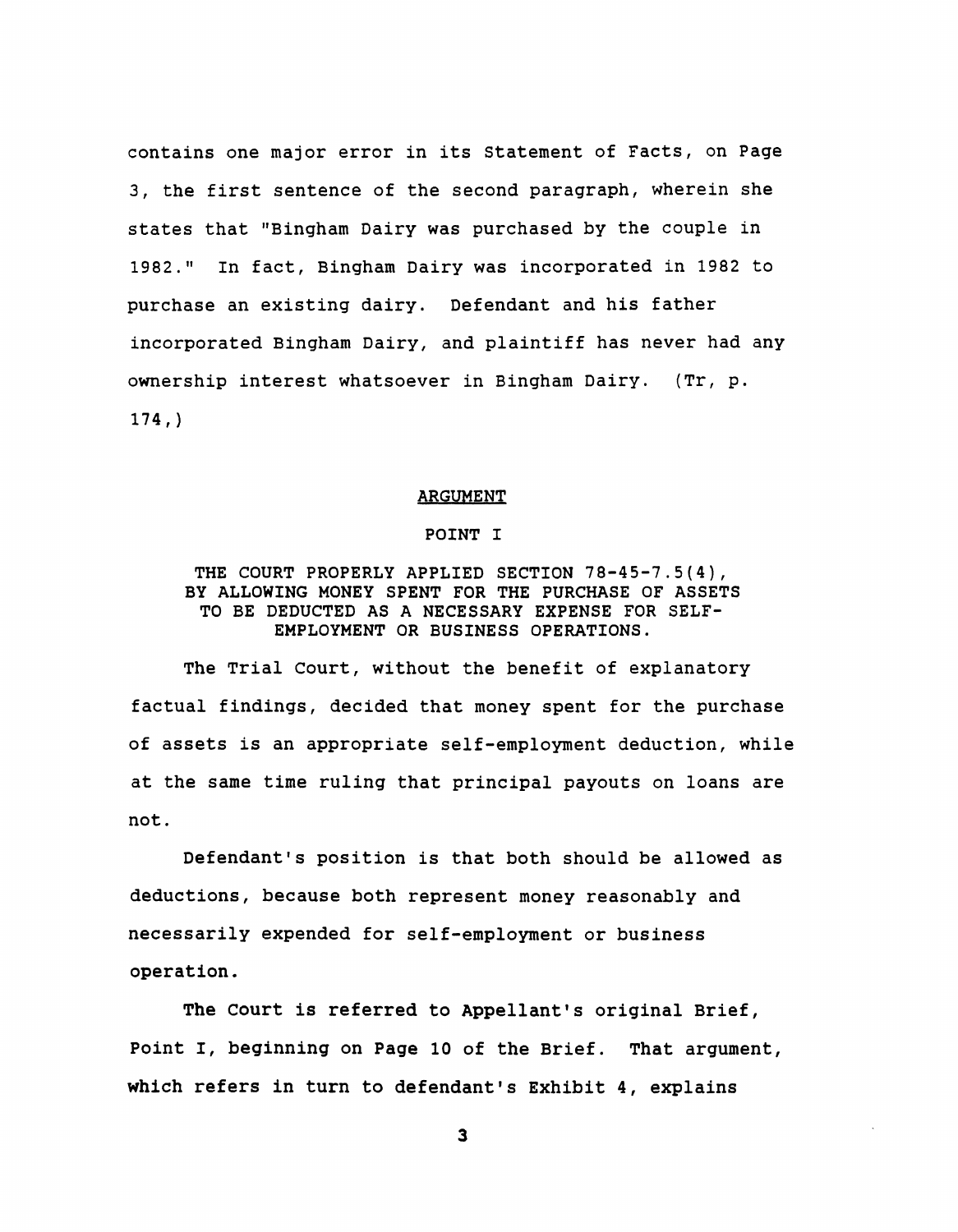**defendant's argument thoroughly.** 

#### **POINT II**

## **THE COURT'S REFUSAL TO CLASSIFY PRINCIPAL PAYOUTS ON LOANS AS A NECESSARY EXPENSE FOR SELF-EMPLOYMENT OR BUSINESS OPERATION WAS ERROR.**

**This issue is thoroughly discussed in Point I of Appellant's original Brief, and Point I immediately above. Any further discussion would be repetitive.** 

#### **POINT III**

#### **THE ALIMONY AWARD WAS IN ERROR.**

**In Point I of his original Brief, defendant shows that the Court erred by calculating his income improperly. This resulted in both the alimony and child support calculations being improperly high. Furthermore, in Point II of his original Brief, defendant shows that the Court further erred by awarding more alimony than plaintiff's own evidence established as her need.** 

**The Trial Court certainly has discretion to equalize and maintain the standard of living comparable to that enjoyed during the marriage.** 

**The issue in this case is whether or not the Court, through its misinterpretation of Section 78-45-7.5(4), calculated defendant's income incorrectly. The issue for consideration is the amount of alimony which should have**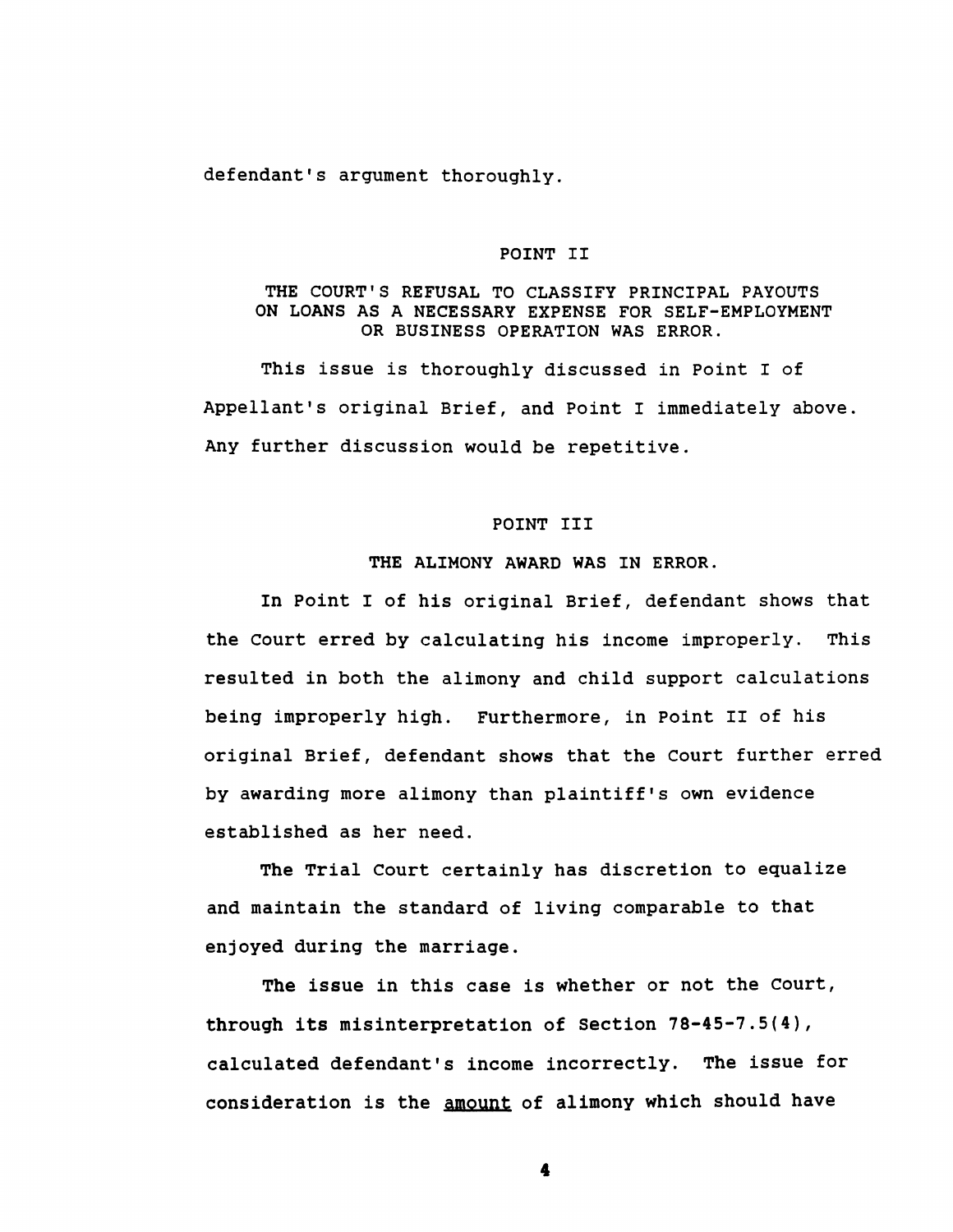**been awarded; if this Court determines that the Trial Court incorrectly calculated defendant's income, then the issue of alimony must be reconsidered, and the amount awarded reduced correspondingly.** 

**Plaintiff ran her household, paid all of her living expenses, and took care of the children on a draw of \$2,000 per month. (Tr, p. 75; p. 193.) She testified that she needed alimony of \$1,500 per month (Tr, p. 44, lines 8-22; p. 45, lines 23-25), and submitted her Exhibit 16 showing her current monthly expenses to be \$2,035.** 

**The Trial Court correctly awarded plaintiff the home, and her new Van, neither of which requires a monthly payment. That is exactly what plaintiff had prior to the divorce, except for the additional \$2,000 per month to run a household consisting of herself, all of the children, and her husband. Her husband is no longer part of her household; if her standard of living is maintained exactly as it was prior to the termination of the marriage, her total alimony and child support should be somewhat less than \$2,000 per month. The Court awarded \$3,181.** 

**The alimony issues are discussed and argued in Point I and II of Appellant's Brief.** 

#### **POINT IV**

**THE COURT ERRED IN FAILING TO SUBTRACT A GIFT FROM DEFENDANT'S PARENTS IN CALCULATING THE DAIRY EQUITY.**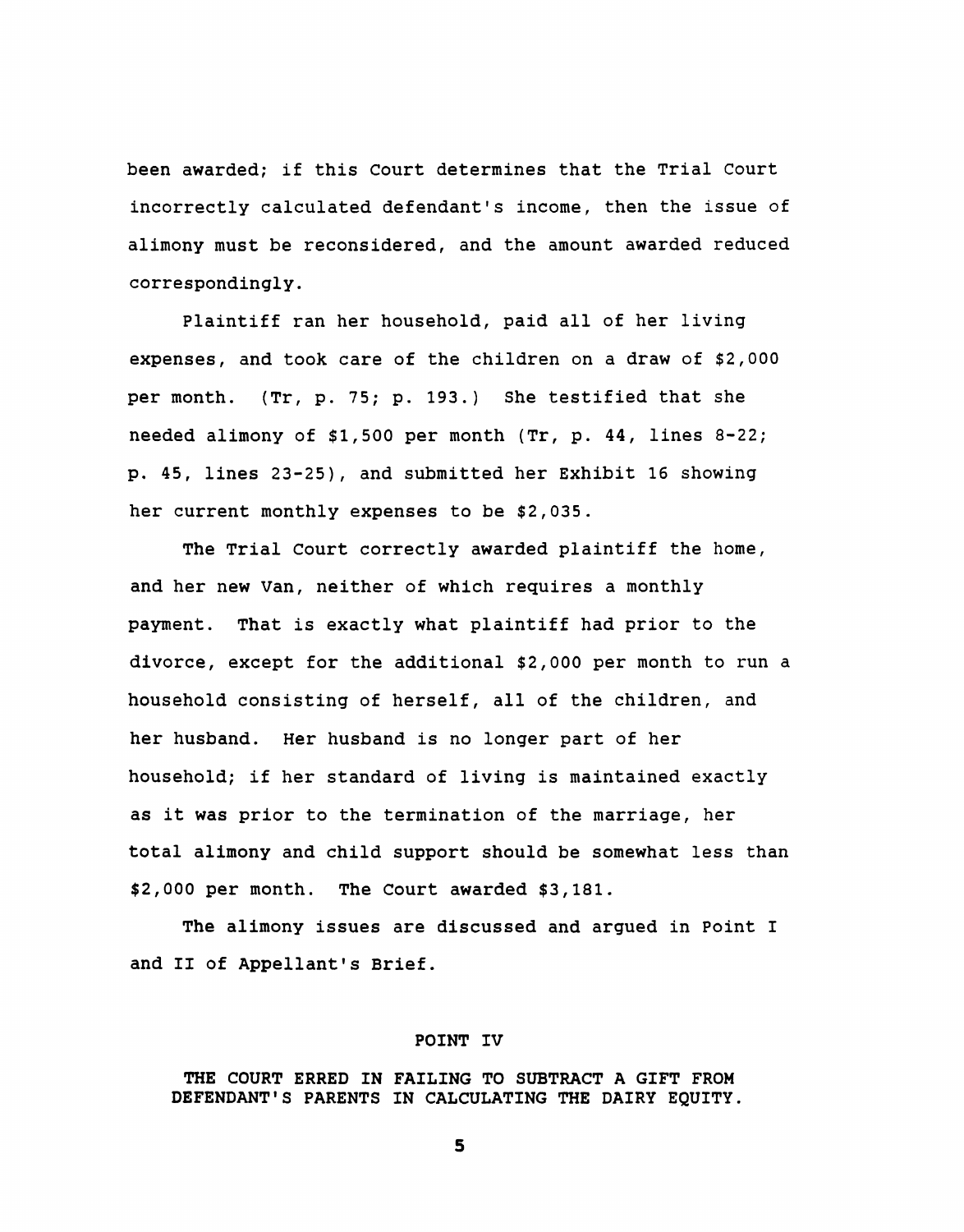**Appellee's argument in her Point IV partially misses the point.** 

**In this particular case, the focus is upon the source of the property. Defendant agrees that property accumulated by joint efforts of the parties should be divided equally between the parties, or at least be subject to equitable division.** 

**A careful reading of Appellant's Point III in his original Brief would show that defendant assumes the total appraised value of the dairy to be the beginning point. This approach accounts for and allows any appreciation in the dairy assets, and treats such appreciation as a joint asset. The issue is whether the amount of the gift (\$174,000) should be deducted from that total equity.** 

**Appellant's Point III addresses this issue; to the extent Appellee's Point IV does not, she misses the point.** 

#### **POINT V**

## **THE FEED INVENTORY IS NOT PART OF THE EQUITY TO BE DIVIDED.**

**This issue is thoroughly discussed in Appellant's Point IV, in his original Brief.** 

#### **POINT VI**

## **THE TRIAL COURT DID NOT ABUSE ITS DISCRETION IN REQUIRING EACH PARTY TO PAY ITS OWN ATTORNEY'S FEES.**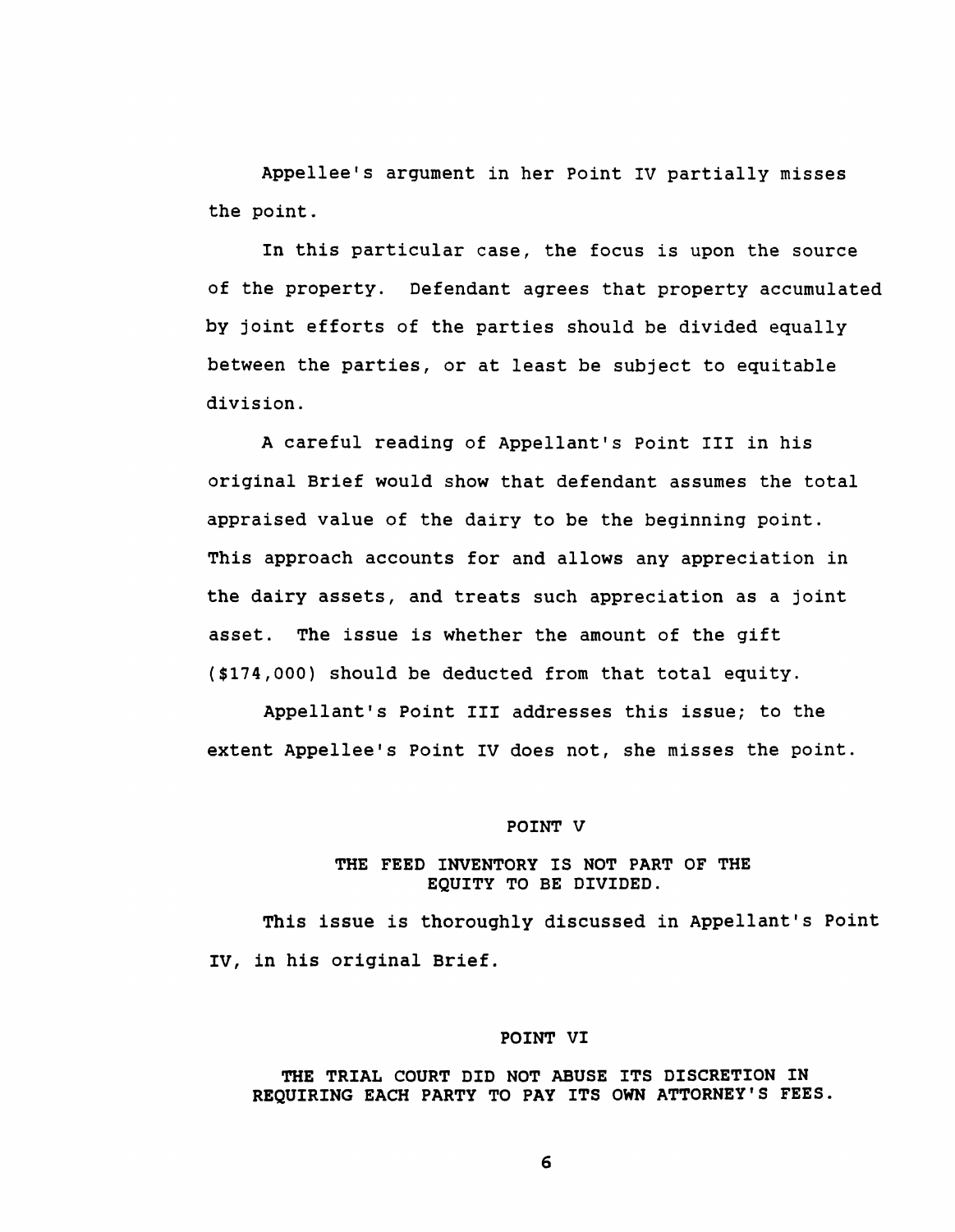**The Trial Court clearly has discretion to award attorney's fees in a divorce case, pursuant to the standards enunciated by the cases quoted in plaintiff's Point V of her Brief.** 

**The Court is to base its decision upon evidence of the financial need of the receiving spouse, the ability of the other spouse to pay, and the reasonableness of the fees.** 

**The award of the attorney's fees must be based upon evidence of the financial need of the receiving spouse, the ability of the other spouse to pay, and the reasonableness of the requested fees. See Bell vs. Bell, 810 P2d 489 (Utah App. 1991). Sufficient evidence must be offered regarding**  attorney's fees at the trial. See Maughan vs. Maughan, 770 **P2d 156 (Utah App. 1989).** 

**In the instant case, no evidence regarding attorney's fees was presented, except as appears on Pages 53 and 54 of the record, where plaintiff's attorney asked if she wanted attorney's fees and if she was able to pay them. Plaintiff's counsel then merely stated that he would "submit an affidavit at the end of this matter".** 

**Plaintiff was not awarded attorney's fees, and should not be, because she presented no evidence at that trial in support of those fees.** 

**Concerning costs, at the end of the trial plaintiff's attorney asked to recall his expert witness for the purpose**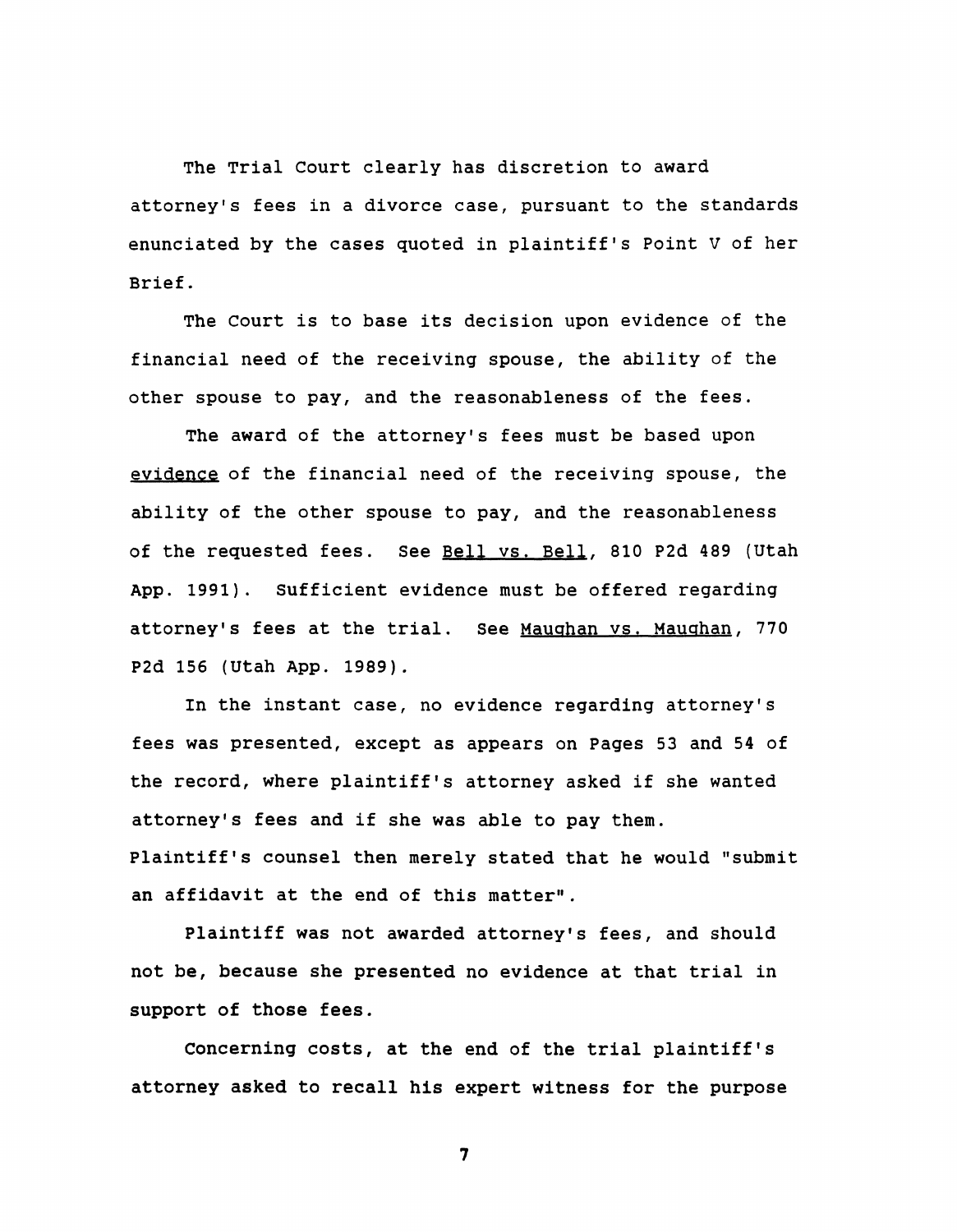**of testifying to his fees and charges (Tr. p. 211, lines 1- 7).** 

**The parties, in effect, stipulated that plaintiff<sup>f</sup>s expert witness fees could be submitted by affidavit. (Tr. p. 211, lines 8-13) .** 

**The Court then ordered that the attorney<sup>f</sup>s fee affidavit proposed by plaintiff's counsel should be submitted along with a post-trial brief. (Tr. p. 211, lines 14-19).** 

**There was never any stipulation regarding submitting attorney's fees by affidavit.** 

**Furthermore, it is submitted that the Court did consider the issue of attorney's fees and costs, and exercise its discretion properly, at least based upon the facts as the Court found them. The Court found that defendant had a gross monthly income of \$5,587, of which he awarded \$3,181 to the plaintiff, leaving defendant \$2,406. Using these erroneous figures, it is respectfully submitted that the Court calculated the plaintiff had more money than the defendant, and could afford to pay her own attorney's fees and costs.** 

**Also, it is possible the Trial Court considered the argument raised by defendant in his post-trial brief regarding attorney's fees, found at Pages 186-187 of the Record, challenging the reasonableness of the fees.**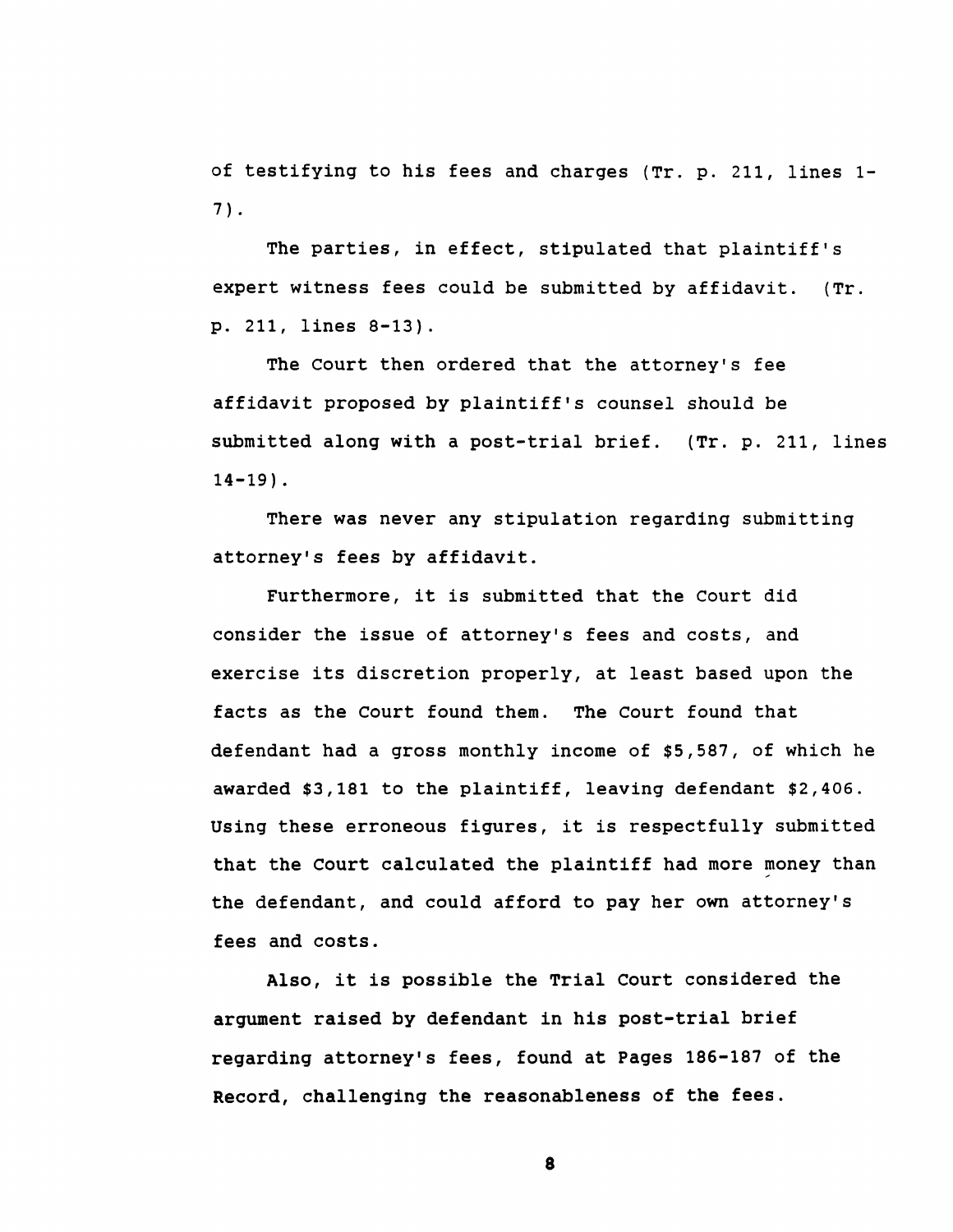#### **CONCLUSION**

**The Trial Court's basic error in failing to allow principal payouts on loans as necessary expenses, pursuant to the applicable statute, resulted in the Court's award for child support and alimony being improperly high.** 

**Additionally, regarding the alimony, the Court awarded more than plaintiff's own testimony purportedly established as her need, and far more than the evidence established as her actual need.** 

**The failure to subtract the gift of \$174,000 to defendant from the dairy equity resulted in an improper and inequitable property division; the Trial Court's error in determining that the feed inventory should be divided as part of the equity further compounded that error.** 

**The Court did not abuse its discretion by ordering each party to pay its own attorney's fees and costs; plaintiff failed to present evidence of attorney's fees in the required fashion, and the Court declined to award costs and fees because under the Court's ruling the plaintiff had a greater monthly income than the defendant.** 

**The Trial Court failed to make findings concerning any of these issues, leaving the Appellate Court to guess at the Trial Court's reasoning. The Trial Court is required to make adequate factual findings on all material issues, unless the facts in the record are clear, uncontroverted,**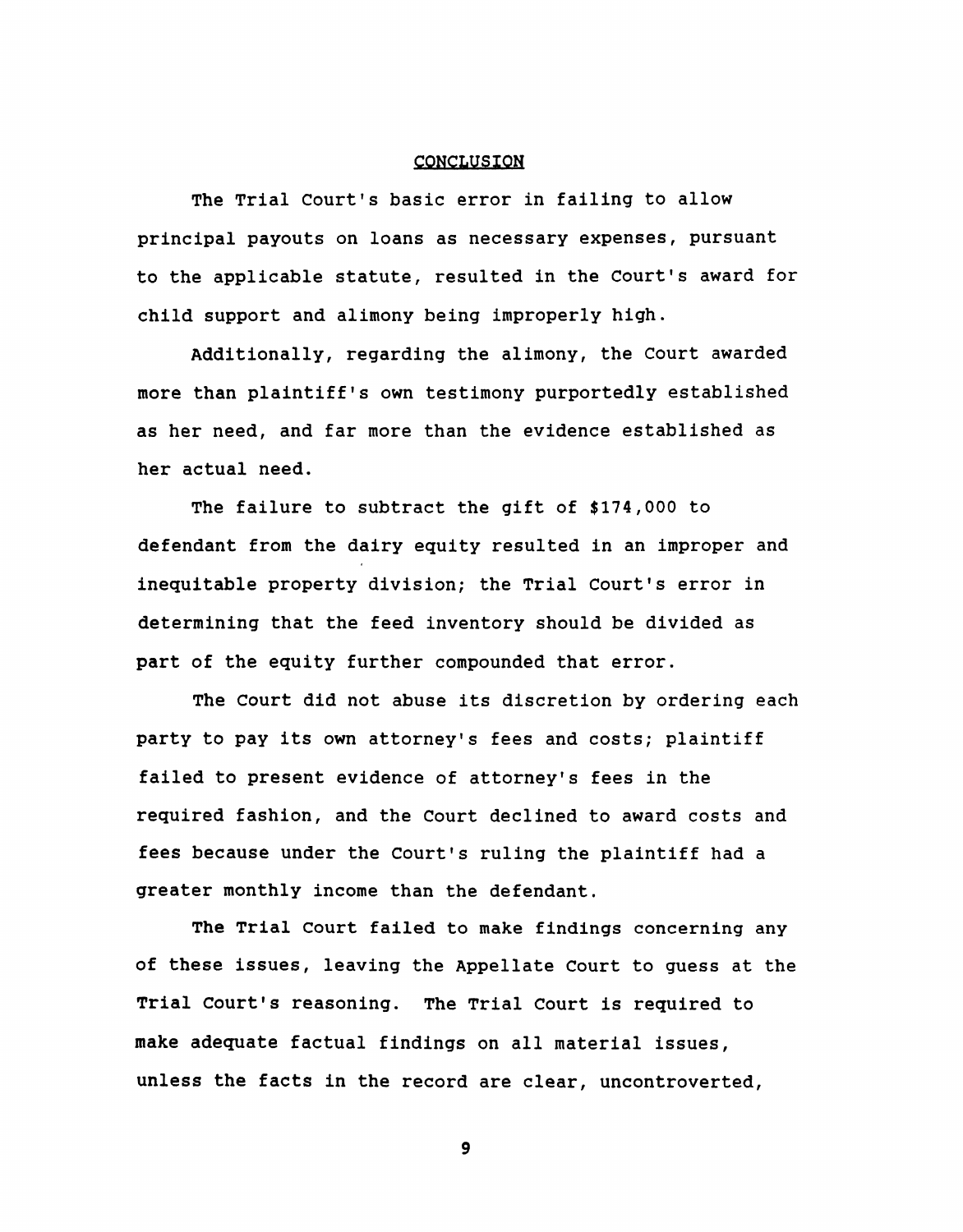**and capable of supporting only a finding in favor of the judgment. See Chambers vs. Chambers. 198 Utah Adv. Rep 49 (Utah App. 1992); Haumont vs. Haumont, 793 P2d 421 (Utah App. 1990); Throckmorton vs. Throckmorton, 767 P2d 121 (Utah App. 1988); Acton vs. Deliran. 737 P2d 996 (Utah, 1987).** 

**In this particular case, the Trial Judge has resigned from the bench and is incapacitated, so any remand should be for a new trial.** 

**Defendant does not necessarily request a remand; in a divorce case, the Appellate Court can review the transcript and make its own findings and rulings.** 

**However, if this Court deems remand to be an appropriate remedy, it is requested that the Court rule on the core issue in this case, that being the proper interpretation of Section 78-45-7.5(4) as it applies to the purchase of assets and principal payouts on loans.** 

DATED this  $\frac{1}{b}$  day of  $\frac{1}{2}$   $\frac{1992}{a}$ 

**M** J'. BUNDERSON<br>TORNEY FOR DE! **ATTTORNE C Y FOR DEFENDANT/APPELLANT**